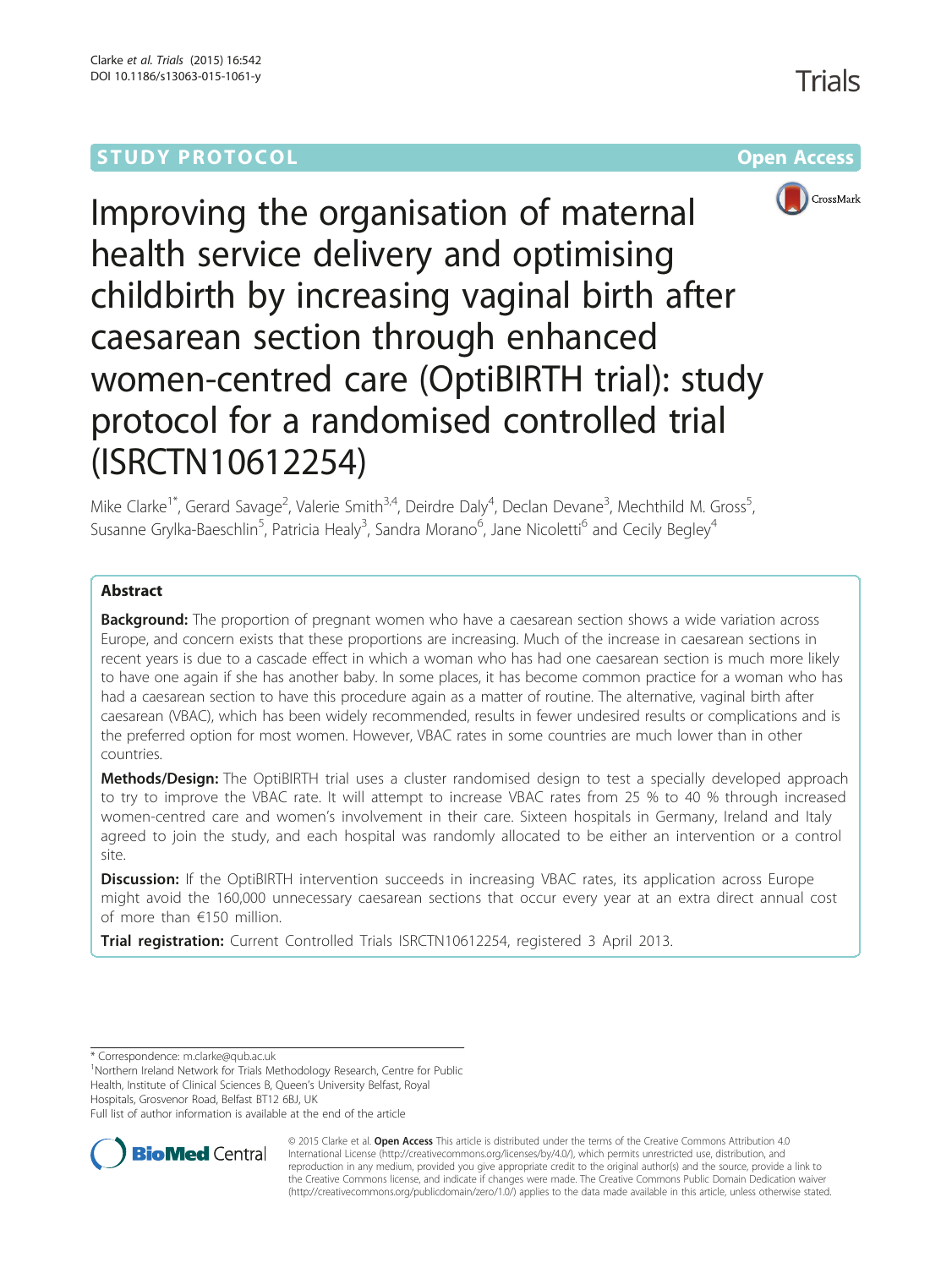# Background

Concern has been expressed globally at the rising caesarean section rate. For example, the World Health Organization (WHO) recently noted that 'caesarean section rates higher than 10 % are not associated with reductions in maternal and new-born mortality rates' [[38\]](#page-8-0). In the United States in 2012, the caesarean section rate rose for the twelfth consecutive year to 32.8 %, a proportional increase of 56 % since 1996 [\[24](#page-7-0)]. In Europe, the caesarean section rate increased between 1999 and 2005 in all European Union member countries for which data were available [\[5](#page-7-0)]. In 2010, Italy had a caesarean section rate of 38 %, whereas the rate was 17 % in the Netherlands, indicating wide variations in maternity care practices within Europe [\[12](#page-7-0), [23\]](#page-7-0). Some of the reasons that have been offered for the continuing increase in caesarean sections include medico-legal issues, the increasing use of electronic foetal heart rate monitoring, and reduced training in operative vaginal and vaginal breech births [[1, 2, 19](#page-7-0)]. Maternal request for caesarean section, that is, a caesarean section in the absence of medically indicated reasons, is a further frequently cited reason for increasing caesarean section rates, ranging from 2.6 % to 26.8 % of all caesarean sections [\[20](#page-7-0), [32](#page-8-0)]. The most common reason, however, is repeat caesarean section following previous caesarean section [\[27](#page-7-0)], and this is a significant factor contributing to the overall increased caesarean section rates. Repeat caesarean section accounts for more than one-third of all caesarean sections in the United States [\[7](#page-7-0)].

Vaginal birth after caesarean (VBAC) is a safe alternative to repeat caesarean section, is preferred by most women and is deemed to be a key way of reducing overall caesarean section rates (Cunningham 2010). However, VBAC rates, which rose steadily across the world in the early 1990s, have declined dramatically again. In 2006, for example, approximately 8 % of women in the US who had a previous caesarean section had a VBAC in their next pregnancy (Cunningham 2010). Other reports indicate VBAC rates of between 30 % and 56 % [[4,](#page-7-0) [37\]](#page-8-0). In Europe, wide variations in VBAC rates exist between and within countries, reflecting variations in maternity care practices and maternity care provision. For example, VBAC rates in Germany, Ireland and Italy have been found to be significantly lower (29 to 36 %) than those in the Netherlands, Sweden and Finland (45 to 55 %) [\[11](#page-7-0)]. Combined with the high caesarean section rates in some countries, such as Italy, this means that many women in Europe are unlikely to have a vaginal birth unless they indicate that they would prefer that over a caesarean section [[10\]](#page-7-0).

A number of reasons are offered for the variations in VBAC rates. These include medico-legal factors and the inaccessibility of tertiary care centres, but variations in caesarean section rates are more likely to reflect national and individual clinician's approaches to clinical decisionmaking [[18](#page-7-0)]. Of the women who do choose and are supported to have a planned VBAC, VBAC success is considerably higher (70 % to 87 %) than the average rates (Cunningham 2010, [[13\]](#page-7-0)). This indicates that VBAC is a real and viable option for most women with previous caesarean section.

Increasing the caesarean section rates in conjunction with declining VBAC rates is a maternity care issue of particular concern. If caesarean section rates continue to rise at the rate of recent years, the projected overall caesarean section rate by 2020 will be 56 % [[36\]](#page-8-0). Considering the increased adverse maternal and neonatal outcomes associated with caesarean section [\[9](#page-7-0), [15](#page-7-0)–[17, 21, 25](#page-7-0), [28](#page-7-0), [37\]](#page-8-0), this trend and its potential effects on the health of women and babies into the future requires more attention. A dedicated and concerted effort by women and clinicians has the potential to halt increasing caesarean section rates [[3](#page-7-0)], increase VBAC rates [\[33](#page-8-0)] and improve the overall maternal and neonatal health and wellbeing of women and their babies.

The OptiBIRTH trial, conducted across different European health settings, involves unique collaborative efforts of women and clinicians. It seeks to enhance women-centred maternity care and, through the development and testing of an innovative complex intervention aimed at increasing VBAC rates in high caesarean section and low VBAC countries, reduce the fragmentation and lack of coherence in health service delivery. The OptiBIRTH trial will provide evidence to inform the organisation and provision of maternity care for many hundreds of thousands of women with previous caesarean section in Europe. Two systematic reviews of existing evidence have been published as part of the wider OptiBIRTH project: one on women-centred interventions and one on clinician-centred interventions for increasing VABC rates [[22, 30](#page-7-0)]. These provide justification for this trial and assisted in the design of the OptiBIRTH intervention.

This protocol sets out the design of the OptiBIRTH trial and has been prepared in accordance with the SPIRIT guidelines for the protocol for a randomised trial [[6\]](#page-7-0). Findings of the trial will be reported in accordance with the CONSORT recommendations [[26\]](#page-7-0).

### Aim

The aim of the OptiBIRTH project, of which this trial is one component, is to improve maternal health service delivery, and optimise childbirth by increasing vaginal birth after caesarean section through enhanced womencentred maternity care across Europe.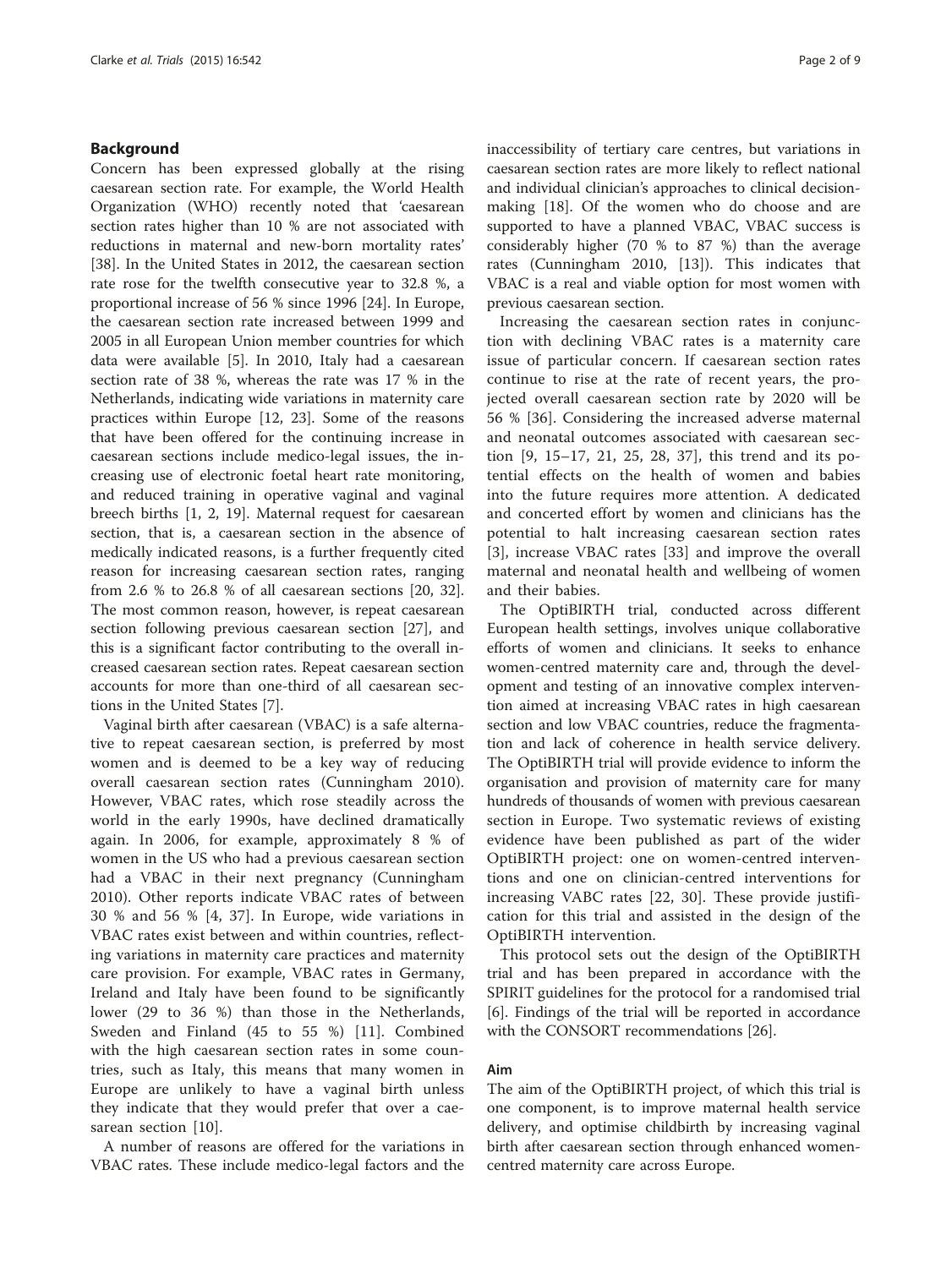# **Objectives**

The objective of this trial is to compare the effects of an intervention that has been developed with the intention of maximising VBAC versus usual care. This will be done through a cluster randomised trial in maternity units in three European countries with relatively low VBAC rates. The intervention was developed within the OptiBIRTH project and includes an effort to develop communities of practice in the intervention sites through face-to-face and online activities.

### Registration

The OptiBIRTH trial was prospectively registered in the ISRCTN Registry before randomisation was done (ISRCTN applied for: 17 March 2013; ISRCTN assigned: 3 April 2013; and randomisation conducted: 7 April 2013). The trial was assigned the following number: ISRCTN10612254.

# Study setting

A total of 16 sites (maternity units) agreed to take part in the OptiBIRTH trial initially: five from Ireland, five from Italy and six from Germany. In order to be eligible for participation, each site had to have a VBAC rate of less than 35 % and to provide a letter from the lead obstetrician (and, when available, the lead midwife) stating that they were willing for their institution to join the study. However, one of the German sites was withdrawn from the trial because of failure to recruit any participants in the first 6 months.

# Methods/Design

# Design

This is a cluster randomised trial of maternity units in three countries with relatively low VBAC rates (Germany, Ireland and Italy). The units represent a variety of healthcare settings (small, medium and large units, with annual births of 2,000 to 8,500) in both urban and rural locations [[14\]](#page-7-0). For the purposes of the randomisation, two maternity units in the same city in Germany were considered as a single cluster for the purposes of the trial.

### Pilot study

A pilot study was conducted from January 2014 in Germany and February 2014 in Ireland and Italy, with sites having been pre-randomised to the intervention or control (see below). This pilot was used to identify problems with the research design and trial processes, to refine data collection and to examine selection and enrolment processes. The pilot concluded in March 2014 in Ireland and in April 2014 in Germany and Italy. The main analysis for OptiBIRTH will exclude women recruited during the pilot trial. It will include data on women who gave their consent on or after 1 April 2014 in Ireland and 1 May 2015 in Germany and Italy.

# Randomisation

The unit of randomisation in the trial is the maternity unit (the 'site'). Randomisation had to be done in advance of recruiting women to participate in the trial to allow appropriate preparations to be made in each site. Further, given the temporal nature of pregnancy, it is not possible to hold randomisation until all women in each participating site have been recruited, because some women would have given birth by the time the last woman would have been recruited. However, as with cluster trials in which the participants cannot be blinded to the intervention, once the sites had been randomised, it is possible that recruitment of women to the trial was influenced by the knowledge of whether or not they would receive the OptiBIRTH intervention at that site. Hence, the primary analyses for the trial (see below) will consider data at the level of each site as a whole, rather than at the level of the women who were approached and formally recruited.

Within each of the three countries, the maternity units were matched by their annual number of births and then by VBAC rate. They were matched in either pairs or triplets and then randomised 1:1 or 2:1 to intervention or control, respectively. The randomisation was done using the random number generator in Microsoft Excel [RAND], with the first site in each matched pair or triplet being assigned a random number between 0 and 1. If the number was below 0.500, the site was allocated 'OptiBIRTH intervention'. If it was above 0.500, the site was allocated 'control'. If the number had been exactly 0.500 the randomisation would have been done again, but this did not happen. Where a matched pair had been formed, the second site was automatically allocated the opposite of the first site. Where a matched triplet had been formed, if the first site was allocated to the control group, the other two sites were automatically allocated to the intervention group. If the first site was allocated to the intervention group, the randomisation was repeated for the second site, and the third site was automatically allocated to the opposite of the allocation for the second site.

The randomisations were done in the presence of a witness who was unaware of which site was associated with which code within the pairs and triplets until after the allocations were complete. Although we recognise that it is not possible to mask the allocation of the sites from people who are familiar with them, including pregnant women and practitioners, further information on the sites is not included in this published protocol, to reduce the possibility that this knowledge might influence the referral of pregnant women to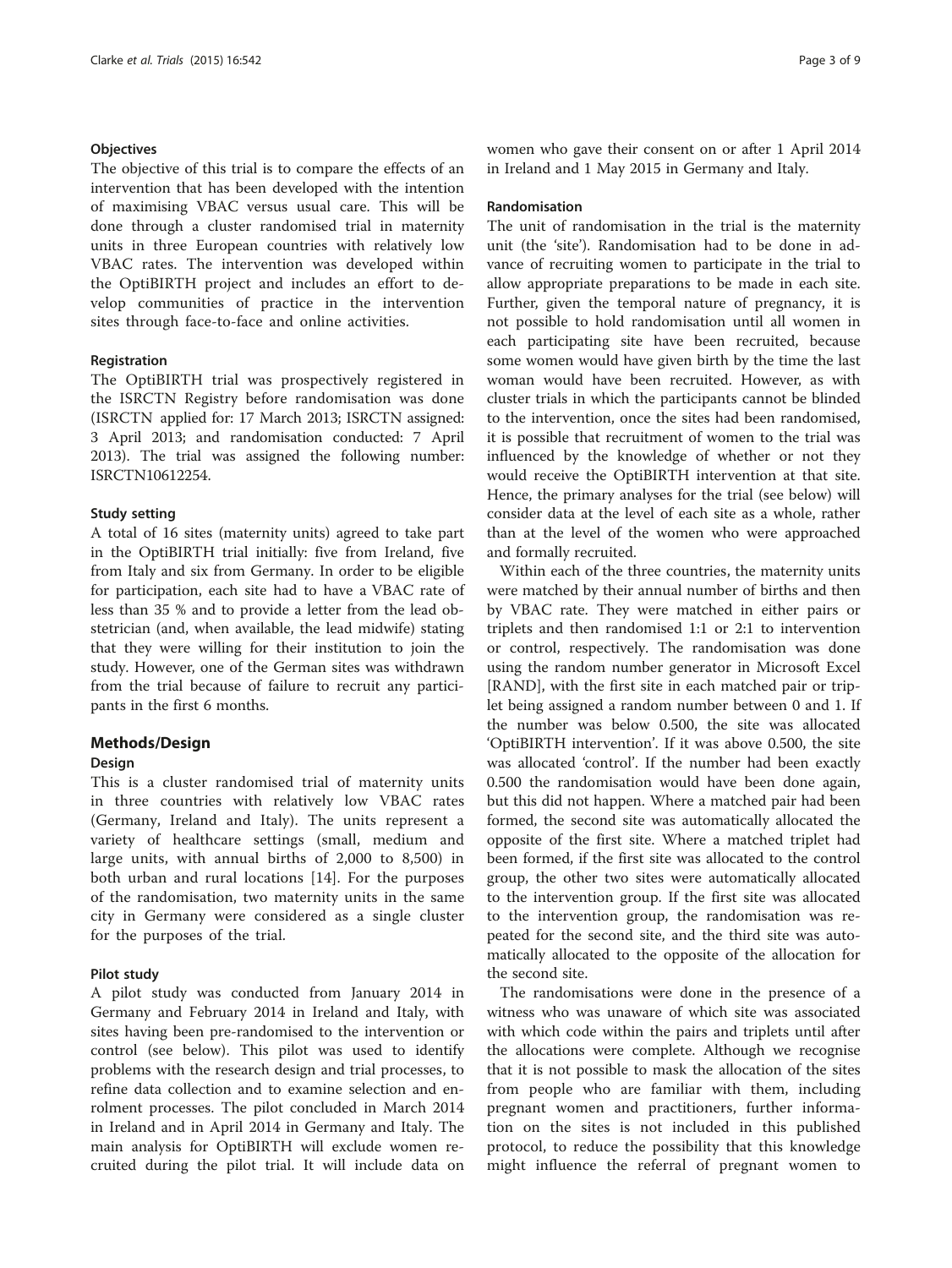the participating sites during the recruitment phase for the trial or the follow-up period for the primary outcome analysis (see below).

# Eligibility criteria for participants

To be eligible for inclusion, pregnant women at a participating site must meet the following criteria:

- 1. Be ≥18 years of age at the time of booking
- 2. Have had one previous caesarean section using a lower segment transverse incision (not a classical/high vertical incision)
- 3. Speak and understand a language for at least one of the trial countries (English, German or Italian)
- 4. Provide informed consent to participate in the study

If a woman is known to have a multiple pregnancy at the time of the booking, she is not eligible.

# Training and support for trial sites

Staff members at all study sites are proficient in maternity care provision and in caring for women with one previous caesarean section. They are provided with information on the trial by members of the research team, including the national postdoctoral researchers and principal investigators.

# Interventions

Participating sites were randomised to either intervention or control.

# OptiBIRTH intervention

Sites randomised to the intervention group will receive a complex innovative programme of evidence-based antenatal strategies, incentives and activities to increase the empowerment, engagement and involvement of women with a history of one previous caesarean section. Full details of the OptiBIRTH intervention will be published in a separate paper but, in summary, it seeks to empower women and to develop a community of practice in the site, with the intention of increasing the VBAC rate. The package includes face-to-face educational sessions about VBAC for clinicians in each site, specially designed antenatal classes for the recruited women and an optional interactive website and applications, which will assist them in setting personal goals to achieve their optimal birth outcome. Building a community of practice at the site, which would be more favourable to VBAC, should impact all women at the site, not just those who attend the antenatal classes or access the online resources.

# **Control**

Sites randomised to the control group will receive the current standard of care in that maternity unit.

# Process evaluation

The OptiBIRTH research team has developed a process evaluation plan to explore and document the implementation of the OptiBIRTH intervention, and how it was received by key stakeholders and to identify factors that could explain variation in outcomes across intervention sites. This evaluation will include details of the attendance of clinicians at their face-to-face educational sessions, the attendance of women at the antenatal classes and their use of the online resources. It will also include the gathering of information from both clinicians and women on their experiences with the OptiBIRTH intervention and the various activities and resources made available to them. In addition, the sites in which the intervention was implemented will be described, and findings will be used to assist in interpretation of the trial results. Such process evaluations are particularly important in cluster randomised trials, where a 'standardised' intervention may, in fact, be implemented in different ways or be the subject of different reactions [\[31\]](#page-8-0). A resulting 'lack of effect' may thus merely indicate problems with implementation rather than true ineffectiveness [[8](#page-7-0)].

### Outcome measures

# Primary

The primary outcome measure will be the VBAC rates for women with one previous caesarean section for each site comparing the years before and after the delivery of the intervention. This is calculated as the number of women who gave birth by spontaneous vaginal delivery or with the use of ventouse or forceps after a single previous caesarean section, divided by the total number of women who gave birth at the site after a single previous caesarean section.

# **Secondary**

Secondary maternal outcomes collected at and shortly after birth are described below:

- 1. Use of health care and other resources
- 2. Labour onset (spontaneous, induced, etcetera)
- 3. Spontaneous rupture of membranes
- 4. Acceleration of labour (artificial rupture of membranes, oxytocin use)
- 5. Analgesia during labour
- 6. Length of labour
- 7. Mode of birth
- 8. Perineal trauma (1st, 2nd, 3rd, 4th degree tear; episiotomy)
- 9. Maternal morbidity (for example: post-partum haemorrhage, uterine rupture, wound breakdown, admission to intensive care unit, etcetera)
- 10. Maternal death
- 11. Length of postnatal hospital stay (days)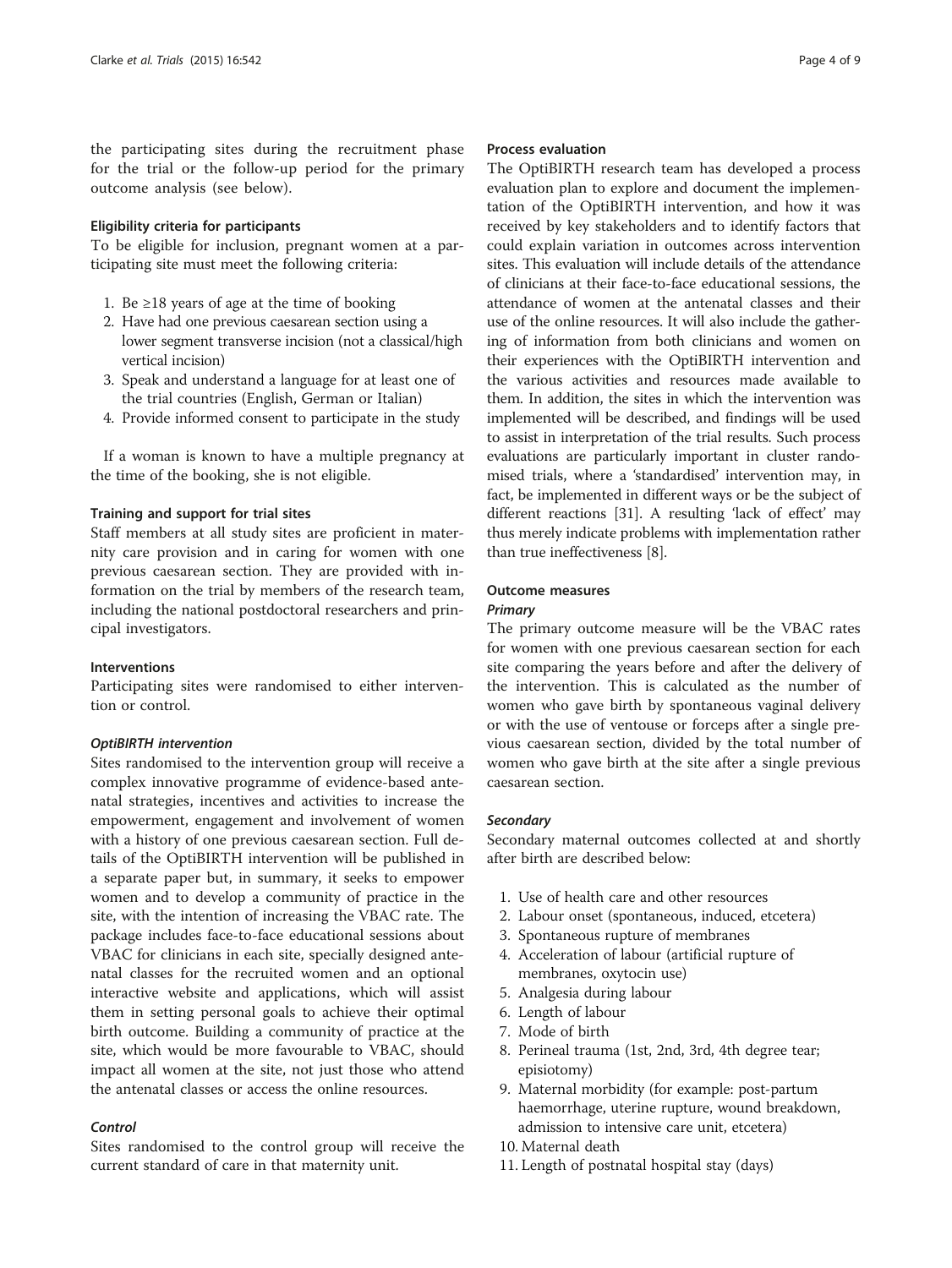Secondary neonatal outcomes collected during pregnancy and at, and shortly after, birth are described below:

- 1. Fetal demise during pregnancy (miscarriage, stillbirth, intrauterine death)
- 2. Gestation at birth
- 3. Apgar scores at 1 and 5 minutes after birth
- 4. Umbilical arterial and venous cord pH and base excess
- 5. Neonatal resuscitation
- 6. Admission to neonatal intensive care unit
- 7. Neonatal mortality
- 8. Neonatal morbidity (for example: seizures, hypoxic-ischemic encephalopathy, intracranial haemorrhage, meconium aspiration syndrome, renal failure, etcetera)
- 9. Length of neonatal postnatal stay (days)

Secondary maternal outcomes collected at 3 months post-partum are described below:

- 1. Satisfaction (with the intervention, mode of birth and participation in trial)
- 2. Breastfeeding (initiation and over the first 3 months post-partum)
- 3. Quality of life (measured by SF-36)
- 4. Use of health care and other resources

# Sample size assumptions and estimates

The sample size for this cluster randomised trial was derived by adjusting an estimate for the sample size for an individually randomised trial to allow for clustering. This was done by inflating the estimate by the design effect given by  $1 + (\tilde{n}-1)\rho$ , where  $\tilde{n}$  is the average cluster size and  $\rho$  is the estimated intra-class correlation coefficient (ICC) for this study. With a background proportion of successful VBAC of 25 % and an ICC of 0.05, 12 trial units would be required, each containing 120 participating women (840 women in the intervention group and 840 women in the control group), to detect a 15 percentage point difference in successful VBACs (that is, an increase from 25 % in the control group to 40 % in the intervention group), with power of at least 80 % and an alpha level of 0.05. If the true ICC values are less than 0.05, the power of the study will increase. To allow for a loss to follow-up of 20 % of women and the possibility that one site per country will drop out of the trial, 15 trial units (16 maternity sites) were randomised across three countries.

# Recruitment and consent

In order to maintain the integrity of the cluster randomisation, each woman in each site will be screened for eligibility for OptiBIRTH, using a pre-designed Trial Screening and Register Form. Although all those who are eligible could be considered to have been randomised, it will only be possible to use data for those who give their consent.

Following screening, women who are judged eligible for OptiBIRTH will be informed of the study verbally and will receive a 'study information pack', including a detailed information leaflet and a consent form. This will be done by the midwives who are providing their antenatal care and takes place at the earliest opportunity in the woman's interaction with the maternity unit. If a woman presents too late in her pregnancy to avail herself of the antenatal classes or the online resources, she will not be approached about OptiBIRTH. Women, having had time to consider the study information and agreeing to participate in the trial, will sign and return the consent form to the local research office. On receipt of the signed consent form, women will be contacted by the local postdoctoral researcher (or designated hospital midwife) and provided with further details on accessing the trial processes (intervention sites only).

When seeking their consent, women will be offered the opportunity to participate in the trial at one of two levels, which relate to both their use of the various elements in the intervention and the provision of data. If the OptiBIRTH intervention succeeds in building a community of practice at the site which is more favourable to VBAC, this should impact all women at the site, not just those who choose the 'full participation' option and attend the antenatal classes or access the online resources.

The two levels of participation are as follows:

- 1. Full participation: women in the intervention sites would choose this option if they wanted to be able to attend the OptiBIRTH antenatal classes and access the online resources. In both the intervention and the control sites, women who choose this option are agreeing to complete the health surveys and a diary of healthcare expenses and to allow the OptiBIRTH researcher to access their healthcare records and those of their babies.
- 2. Routine data only: women choose this option if they are willing to give permission for the OptiBIRTH researcher to access the healthcare records for themselves and their baby, but do not wish to attend the antenatal classes or access the online resources (in the intervention sites) or to complete the health surveys and diary of healthcare expenses (in both intervention and control sites).

# Data collection

Pre-designed data extraction forms will be used to collect all study outcome data. These include forms for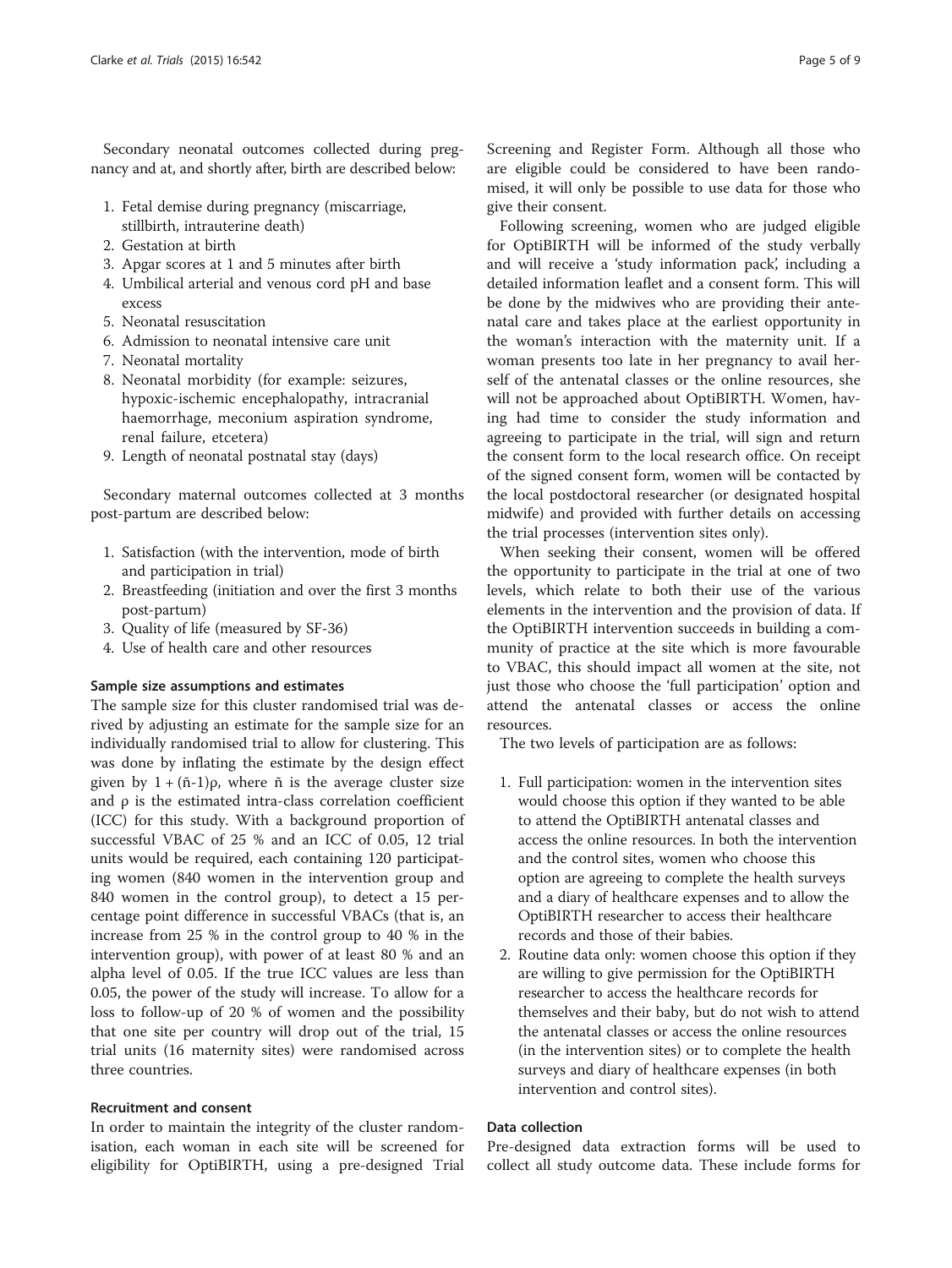participant self-report of antenatal and postnatal health and wellbeing and healthcare resource use, as well as expenditure surveys and clinician-report labour and birth outcome data collection forms. Where relevant, the forms will be provided to the participants and they will be asked to complete and return them to their hospital. Other data (such as routine data on birth events) will be collected at each participating site by each country's national postdoctoral researcher or a designated research assistant. Each national coordinating team will use specially created Microsoft Access forms to enter and store their data before submission of the data in encrypted form to the OptiBIRTH trial and data management centre. The relevant data are to be submitted for each woman at each stage in the OptiBIRTH trial (from screening through to the data gathered on the postnatal follow-up forms). Each country's national coordinating/ postdoctoral researcher will audit approximately 5 % of the records for each participating site during their visits to those sites.

### Data management and validation

Data will be submitted by encrypted email to OptiBIRTH's trial and data management centre (Centre for Public Health, Queen's University Belfast) monthly and stored in the trial database (Microsoft Access 2007). Appropriate validation rules are in place for each field in the OptiBIRTH data. Cross-validation routines have been established, where the content of one field would determine the validity of data in another field. For example, if a woman has a spontaneous vaginal birth, the fields for capturing data following a caesarean section should not be completed. The OptiBIRTH trial database will contain identifiable information and, as such, conforms to legal requirements as defined in the UK Data Protection Act 1998. In response to this Act, Queen's University Belfast issued a Policy Statement and developed robust data protection recommendations that the Centre for Public Health at Queen's University Belfast adhere to. Given that the database contains identifiable data, the potential risk associated with this database relates to a potential breach of participant confidentiality, whereby a party not involved directly in the study gains access to identifiable data, and the aforementioned policies and practices are designed to prevent this.

# Data analysis

Statistical analysis plans will be prepared for the analyses of both the clinical and the cost-effectiveness data, and made available separately to this protocol. Where possible, the main analysis will be by 'intention-to treat' but this is not always possible in a cluster randomised trial where, by the nature of the intervention, the recruiters and the potential participants are aware of

their allocated intervention before they are asked to provide their consent. Therefore, the principal analysis to test the effect of the intervention at the site level will compare differences in the primary outcome, namely the proportions of VBAC, between the intervention and control sites. The comparison of VBAC rates in each of the participating sites will compare the change in the VBAC rates in the intervention sites versus the change in the control sites between the calendar year 2012 (that is, before the OptiBIRTH intervention was available to any hospital) and, if possible, the 12-month period after the month that the last OptiBIRTH baby is born in each hospital. However, for some hospitals, it might be necessary to use the data for the calendar year (that is, January to December) that follow the birth of the last Opti-BIRTH baby in that hospital because of the practical difficulties of accessing hospital level data for periods other than calendar years.

In addition to the primary analyses at the level of the hospital, we will analyse the data for the women who agree to take part in the trial and their babies, in order to assess the effects of the intervention on the secondary outcomes listed above. Where outcomes have been collected as continuous variables (for example, duration of labour) they will be analysed as continuous data to compare the intervention and control sites. Likewise, dichotomous data (for example, breast feeding at 3 months) will be used to compare the proportions in the intervention and control sites. The analyses will adjust for whether the woman had had any prior vaginal birth or prior VBAC, and her BMI and age. We will conduct subgroup analyses for these adjustment variables and the three countries. Our hypothesis is that the effects of the intervention will not be so heterogeneous across these subgroups to invalidate the calculation of an overall result for the trial as a whole.

# Trial oversight

### Trial management group

There will be monthly Skype or teleconferences of the Trial Management Group, comprising the principal investigators and postdoctoral researchers from each country, in addition to the principal investigator and data manager for the trial, the project coordinator for the OptiBIRTH project as a whole, and other members of the OptiBIRTH project as appropriate to the specific meeting.

### Trial steering committee

The Trial Steering Committee (TSC) comprises the members of the overall Steering Committee for the OptiBIRTH project as a whole. This group meets quarterly, usually by Skype or teleconference but with one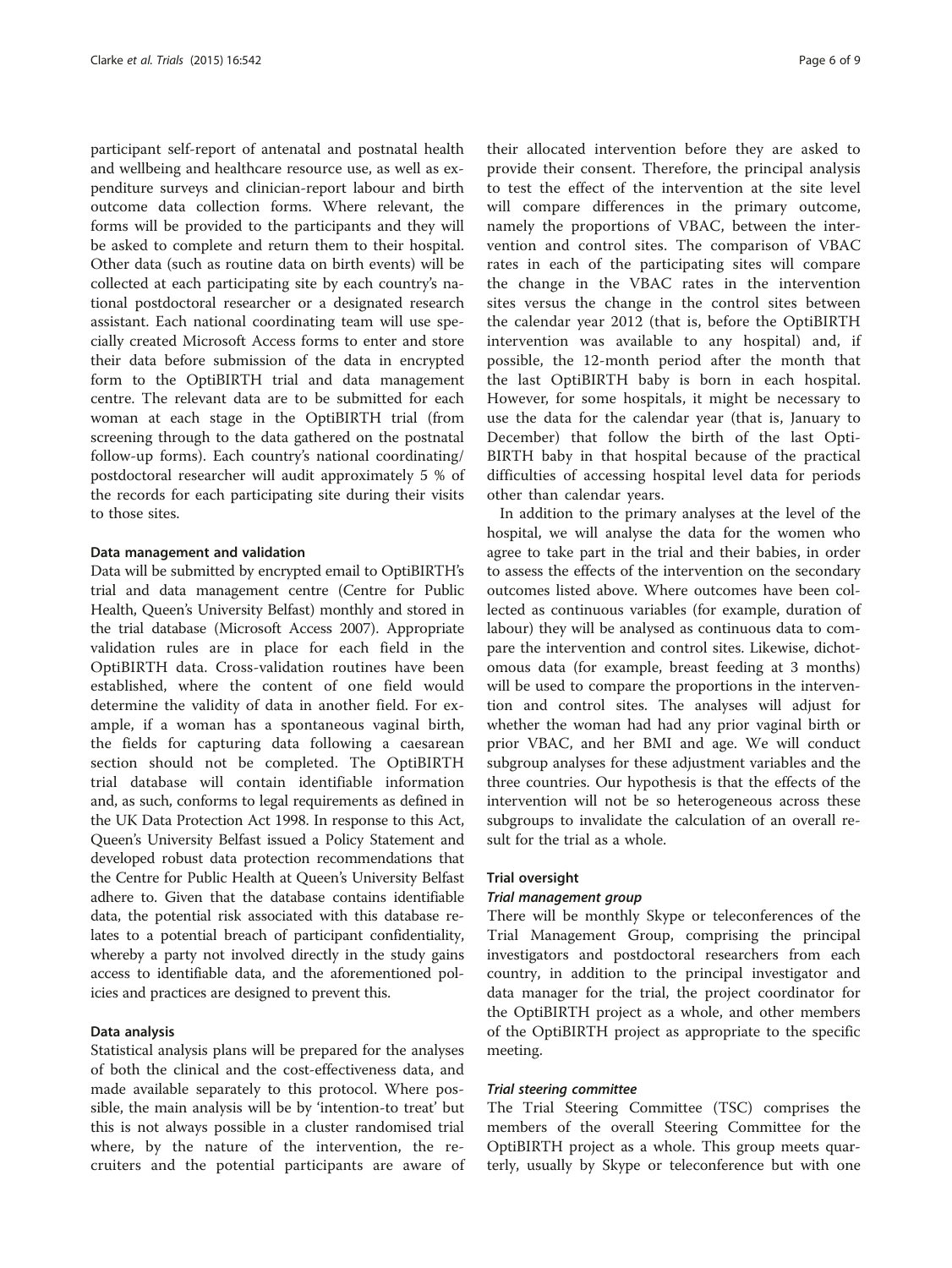face-to-face meeting per year. Summary reports for each site, each country and the trial as a whole will be prepared every 3 months for the OptiBIRTH TSC, showing the data for each 3-month period and for the full duration of the trial to date. These reports contain data relating to the management of the trial to show its progress without revealing interim results.

### Data monitoring committee

To optimise participant safety and the scientific integrity and credibility of the results of the trial, an international Data Monitoring Committee (DMC) will conduct an interim analysis of data from approximately 400 to 700 women who have birthed and will provide an interim report. They will be provided with unblinded data on the VBAC rate at each site in the year before the OptiBIRTH trial began, the number of women recruited in each site and the proportion of those who are known to have birthed who did so by spontaneous vaginal delivery or with the use of ventouse or forceps. This initial assessment of the effects of the intervention on VBAC and safety will influence the decision on whether control sites should be offered the intervention on completion of the trial within the available funding timeframe. The DMC will assess participant safety and whether either intervention is showing a much stronger or weaker effect than expected. It will make recommendations concerning the future of the study to the TSC.

# Ethical considerations

The ethical issues involved in this study are the key principles of ensuring the protection of human rights, the maintenance of scientific integrity, the minimising of harm and maximising of benefit and ensuring justice and equity, autonomy and informed consent, confidentiality, data protection and privacy. Ethical approval was granted by the Faculty of Health Sciences, Trinity College Dublin, Ireland and regional Research Ethics Committees for all participating study sites in each participating country. A list of the relevant committees was provided to the journal as part of the approval process for this manuscript, but, as noted above, identifying information for the sites is not included in this published protocol to reduce the possibility that this knowledge might influence referral of pregnant women to the participating sites during the recruitment or follow-up phases for the trial.

# Ancillary studies

Should the opportunity arise to conduct a SWAT (Study within a Trial) in OptiBIRTH, this will be discussed with the TSC and implemented with their approval. The SWAT programme has been developed by the Northern

Ireland Network for Trials Methodology Research as a means to encourage the conduct of research within research, to reduce uncertainties about the most appropriate and effective methods to use in randomised trials and other evaluations of health and social care [[34, 35\]](#page-8-0).

# Dissemination

The main findings of OptiBIRTH will be published under an Open Access model and will be presented at relevant national and international conferences. The current intention is that the analyses for the participating women will be published following collection of the final outcome data for all of those women.

# **Discussion**

Recruitment to the OptiBIRTH trial is expected to close in all sites in 2015, with all participating women expected to birth by the end of the year. Recruitment has been slower than anticipated, in part because birth rates have fallen at several of the sites. As with cluster randomised trials in general, it has not been possible to recruit all potentially eligible women at each site. Among the reasons for this are that some of the women who were offered participation in the trial did not wish to join and because of challenges in fully initiating the study in each site. This may introduce differences between the participants in the intervention and control sites, which reinforces the importance of the primary analyses being a comparison of the VBAC rates for all women with one previous caesarean section at each site before and after the study period using routine data from each site. If the OptiBIRTH intervention succeeds in increasing VBAC rates, its application across Europe might avoid 160,000 unnecessary caesarean sections every year, which occur at an extra direct annual cost of more than €150 million.

# Trial status

This protocol was submitted for publication in May 2015 when recruitment was ongoing. The last women are expected to join the trial by October 2015.

### Abbreviations

DMC: Data Monitoring Committee; ICC: intra-class correlation coefficient; ISRCTN: International Standard Randomised Controlled Trial Number; SWAT: study within a trial; TSC: Trial Steering Committee; VBAC: vaginal birth after caesarean section; WHO: World Health Organization.

#### Competing interests

The authors declare that they have no competing interests.

#### Authors' contributions

MC helped to design the study and drafted, revised, finalised and approved the protocol. He is the leader of the Work Package for the OptiBIRTH trial within the OptiBIRTH project as a whole. GS drafted, revised and approved the protocol. VS drafted, revised and approved the protocol. DDa revised and approved the protocol. DDe helped to design the study and revised and approved the protocol. He is the Principal Investigator for the OptiBIRTH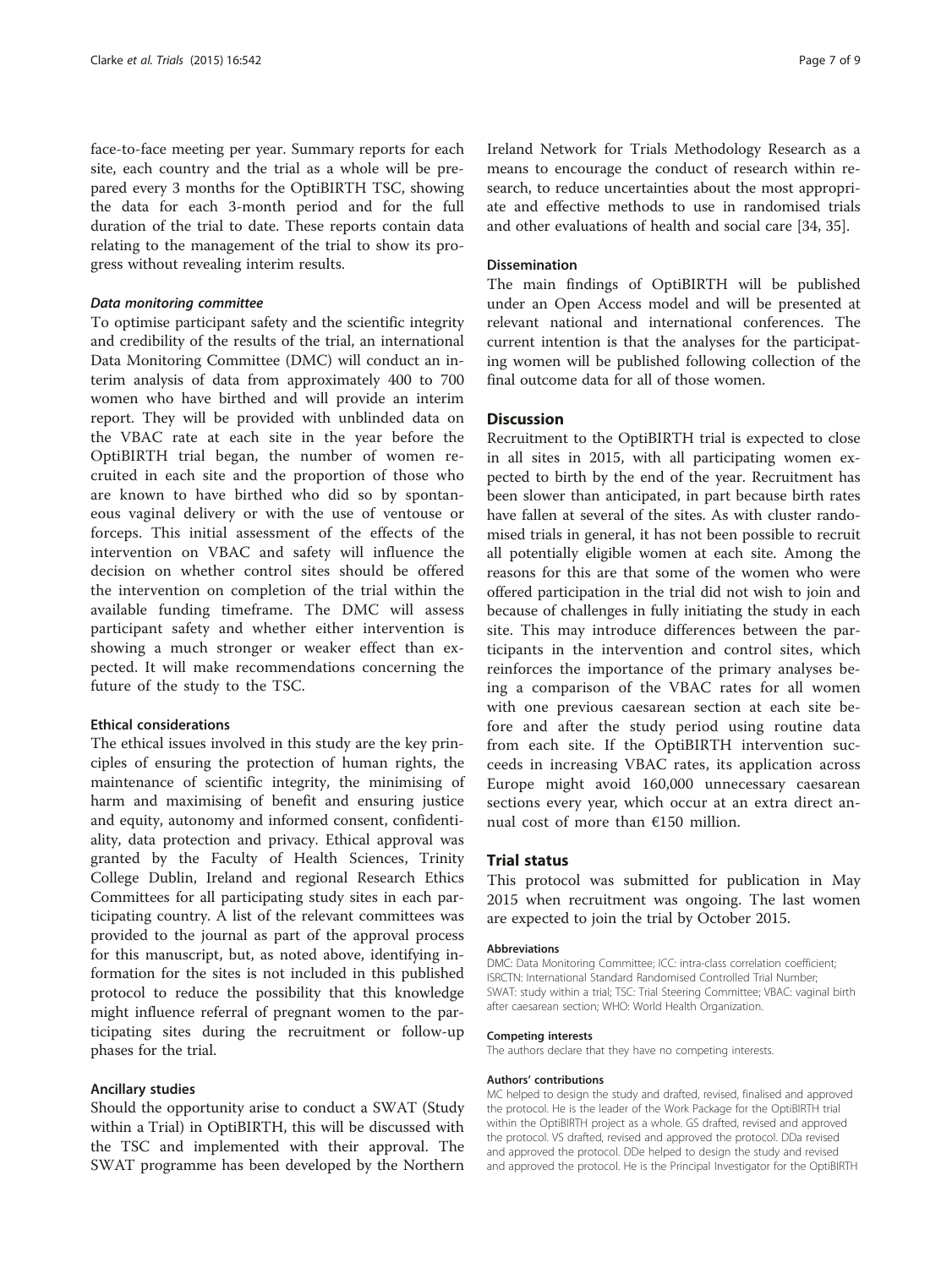<span id="page-7-0"></span>trial in Ireland. MMG helped to design the study and revised and approved the protocol. She is the Principal Investigator for the OptiBIRTH trial in Germany. SGB revised and approved the protocol. PH revised and approved the protocol. SM helped to design the study and revised and approved the protocol. She is the Principal Investigator for the OptiBIRTH trial in Italy. JN revised and approved the protocol. CB helped to design the study and revised and approved the protocol. She is the Principal Investigator for the OptiBIRTH project as a whole. All authors have made substantial contributions to conception and design or acquisition of data for the OptiBIRTH trial. All authors read and approved the final manuscript.

#### Acknowledgements

We acknowledge funding for the OptiBIRTH trial and project as a whole from the European Union FP7 programme and the support for the authors of this protocol from their host institutions and the wider OptiBIRTH team. We are especially grateful to the hundreds of women who have agreed to the join the trial and to the many practitioners at the participating sites.

#### Funding

The OptiBIRTH Trial is part of the OptiBIRTH Project, which is funded by a European Union FP7 Grant: FP7-HEALTH-2012-INNOVATION-1 HEALTH.2012.3.2-1 improving the organisation of health service delivery, grant agreement No. 305208.

### Trial sponsor

European Commission: Directorate-general for research & Innovation, SDME 2/2, B-1049 Brussels, Belgium [\(http://ec.europa.eu/research/](http://ec.europa.eu/research/index.cfm?pg=dg) [index.cfm?pg=dg](http://ec.europa.eu/research/index.cfm?pg=dg)).

#### Writing committee

The members of the writing committee for this protocol are Mike Clarke, Gerard Savage, Valerie Smith, Deirdre Daly, Declan Devane, Mechthild M. Gross, Susanne Grylka-Baeschlin, Patricia Healy, Sandra Morano, Jane Nicoletti and Cecily Begley.

### Author details

<sup>1</sup>Northern Ireland Network for Trials Methodology Research, Centre for Public Health, Institute of Clinical Sciences B, Queen's University Belfast, Royal Hospitals, Grosvenor Road, Belfast BT12 6BJ, UK. <sup>2</sup>Centre for Public Health, Queen's University Belfast, Belfast, UK. <sup>3</sup>School of Nursing and Midwifery, NUI Galway, Galway, Ireland. <sup>4</sup>School of Nursing and Midwifery, Trinity College Dublin, Dublin, Ireland. <sup>5</sup>Midwifery Research and Education Unit, Hannover Medical School, Hannover, Germany. <sup>6</sup>Medical School and Midwifery School, Genoa University, Genoa, Italy.

### Received: 26 May 2015 Accepted: 16 November 2015 Published online: 30 November 2015

#### References

- Alfirevic Z, Devane D, Gyte GML. Continuous cardiotocography (CTG) as a form of electronic fetal monitoring (EFM) for fetal assessment during labour. Cochrane Database Syst Rev. 2013;5:CD006066.
- 2. Altaf S, Oppenheimer C, Shaw R, Waugh J, Dixon-Woods M. Practices and views on fetal heart monitoring: a structured observation and interview study. BJOG. 2006;113:409–18.
- 3. American College of Obstetricians and Gynecologists (ACOG), Society for Maternal-Fetal Medicine. Safe prevention of the primary cesarean delivery. Am J Obstet Gynecol. 2014;210:179–93.
- 4. Bragg F, Cromwell DA, Edozien LC, Gurol-Urganci I, Mahmood TA, Templeton A, et al. Variation in rates of caesarean section among English NHS trusts after accounting for maternal and clinical risk: cross sectional study. BMJ. 2010;341:c5065.
- 5. Brick A, Layte R. Recent trends in the caesarean section rate in Ireland 1999–2006. 2009. Available from [https://www.esri.ie/publications/recent](https://www.esri.ie/publications/recent-trends-in-the-caesarean-section-rate-in-ireland-1999-2006/)[trends-in-the-caesarean-section-rate-in-ireland-1999-2006/](https://www.esri.ie/publications/recent-trends-in-the-caesarean-section-rate-in-ireland-1999-2006/). (Accessed 30 November 2015)
- 6. Chan A-W, Tetzlaff JM, Altman DG, Laupacis A, Gøtzsche PC, Krleža-Jerić K, et al. SPIRIT 2013 statement: defining standard protocol items for clinical trials. Ann Intern Med. 2013;158:200–7.
- 7. Cheng YW, Eden KB, Marshall N, Pereira L, Caughey AB, Guise JM. Delivery after prior cesarean: maternal morbidity and mortality. Clin Perinatol. 2011;38:297–309.
- 8. Craig P, Dieppe P, Macintyre S, Mitchie S, Nazareth I, Petticrew M. Developing and evaluating complex interventions: the new Medical Research Council guidance. BMJ. 2008;337:a1655.
- 9. Curtin SC, Gregory KD, Korst LM, Uddin SF. Maternal morbidity for vaginal and cesarean deliveries, according to previous cesarean history: new data from the birth certificate, 2013. Natl Vital Stat Rep. 2015;64:1–13. back cover.
- 10. Donati S, Grandolfo ME, Andreozzi S. Do Italian mothers prefer Cesarean delivery? Birth. 2003;30:89–93.
- 11. Euro-Peristat Project. European perinatal health report. 2008. Available from [www.europeristat.com](http://www.europeristat.com). (Accessed 30 November 2015).
- 12. Euro-Peristat project with SCPE and Eurocat. European Perinatal Health Report: the health and care of pregnant women and babies in Europe in 2010. 2013. Available from [www.europeristat.com/our-indicators/euro](http://www.europeristat.com/our-indicators/euro-peristat-perinatal-health-indicators-2010.html)[peristat-perinatal-health-indicators-2010.html.](http://www.europeristat.com/our-indicators/euro-peristat-perinatal-health-indicators-2010.html) (Accessed 30 November 2015).
- 13. Frass KA, Al Harazi AH. Outcome of vaginal birth after caesarean section in women with one previous section and spontaneous onset of labour. East Mediterr Health J. 2011;17:646–50.
- 14. Gross MM, Matterne A, Berlage S, Kaiser A, Lack N, Macher-Heidrich S, et al. Interinstitutional variations in mode of birth after a previous caesarean section: a cross-sectional study in six German hospitals. J Perinat Med. 2015;43:177–84.
- 15. Guise JM, Denman MA, Emeis C, Marshall N, Walker M, Fu R. Vaginal birth after cesarean. New insights on maternal and neonatal outcomes. Obstet Gynecol. 2010;115:1267–78.
- 16. Guise JM, Eden K, Emeis C, Denman MA, Marshall N, Fu RR, et al. Vaginal birth after cesarean: new insights. Evid Rep Technol Assess. 2010;191:1–397.
- 17. Gurol-Urganci I, Cromwell DA, Edozien LC, Smith GC, Onwere C, Mahmood TA, et al. Risk of placenta previa in second birth after first birth cesarean section: a population-based study and meta-analysis. BMC Pregnancy Childbirth. 2011;11:95.
- 18. Hanley GE, Janssen PA, Greyson D. Regional variation in the caesarean delivery and assisted vaginal delivery rates. Obstet Gynecol. 2010;115:1201–8.
- 19. Hindley C, Thomson AM. Intrapartum fetal monitoring and the spectre of litigation. A qualitative study of midwive's views. Clin Gov. 2007;12:233–43.
- 20. Jacquemyn Y, Ahankour F, Martens G. Flemish obstetricians' personal preference regarding mode of delivery and attitude towards caesarean section on demand. Eur J Obstet Gynecol Reprod Biol. 2003;111:164–6.
- 21. Lobel M, DeLuca RS. Psychological sequelae of caesarean delivery: review and analysis of their causes and implications. Soc Sci Med. 2007;64:2272–84.
- 22. Lundgren I, Smith V, Nilsson C, Vehvilainen-Julkunen K, Nicoletti J, Devane D, et al. Clinician-centred interventions to increase vaginal birth after caesarean section (VBAC): a systematic review. BMC Pregnancy Childbirth. 2015;15:16.
- 23. Macfarlane AJ, Blondel B, Mohangoo AD, Cuttini M, Nijhuis J, Novak Z, et al. Wide differences in mode of delivery within Europe: risk-stratified analyses of aggregated routine data from the Euro-Peristat study. BJOG. 2015. doi:[10.](http://dx.doi.org/10.1111/1471-0528.13284) [1111/1471-0528.13284](http://dx.doi.org/10.1111/1471-0528.13284).
- 24. Martin JA, Hamilton BE, Osterman MJK, Curtin SC, Mathews TJ. Births: final data for 2012. Natl Vital Stat Rep. 2013; 62:9. Available from [www.cdc.gov/](http://www.cdc.gov/nchs/data/nvsr/nvsr62/nvsr62_09.pdf#table) [nchs/data/nvsr/nvsr62/nvsr62\\_09.pdf#table](http://www.cdc.gov/nchs/data/nvsr/nvsr62/nvsr62_09.pdf#table) 01. (Accessed 30 November 2015).
- 25. Marshall NE, Fu R, Guise JM. Impact of multiple cesarean deliveries on maternal morbidity: a systematic review. Am J Obstet Gynecol. 2011;205:262.e. 1–8.
- 26. Moher D, Hopewell S, Schulz KF, Montori V, Gøtzsche PC, Devereaux PJ, et al. CONSORT 2010 Explanation and Elaboration: updated guidelines for reporting parallel group randomized trials. BMJ. 2010;340:c869.
- 27. Murray E, Pollack L, White M, Lo B. Clinical decision-making: physicians' preferences and experiences. BMC Fam Pract. 2007;8:10.
- 28. Nair M, Soffer K, Noor N, Knight M, Griffiths M. Selected maternal morbidities in women with a prior caesarean delivery planning vaginal birth or elective repeat caesarean section: a retrospective cohort analysis using data from the UK Obstetric Surveillance System. BMJ Open. 2015;5:e007434.
- 29. National Institutes of Health Consensus Development Conference Panel. National Institutes of Health Consensus Development conference statement: vaginal birth after cesarean: new insights March 8–10, 2010. Obstet Gynecol. 2010;115:1279–95.
- 30. Nilsson C, Lundgren I, Smith V, Vehvilainen-Julkunen K, Nicoletti J, Devane D, et al. Women-centred interventions to increase vaginal birth after